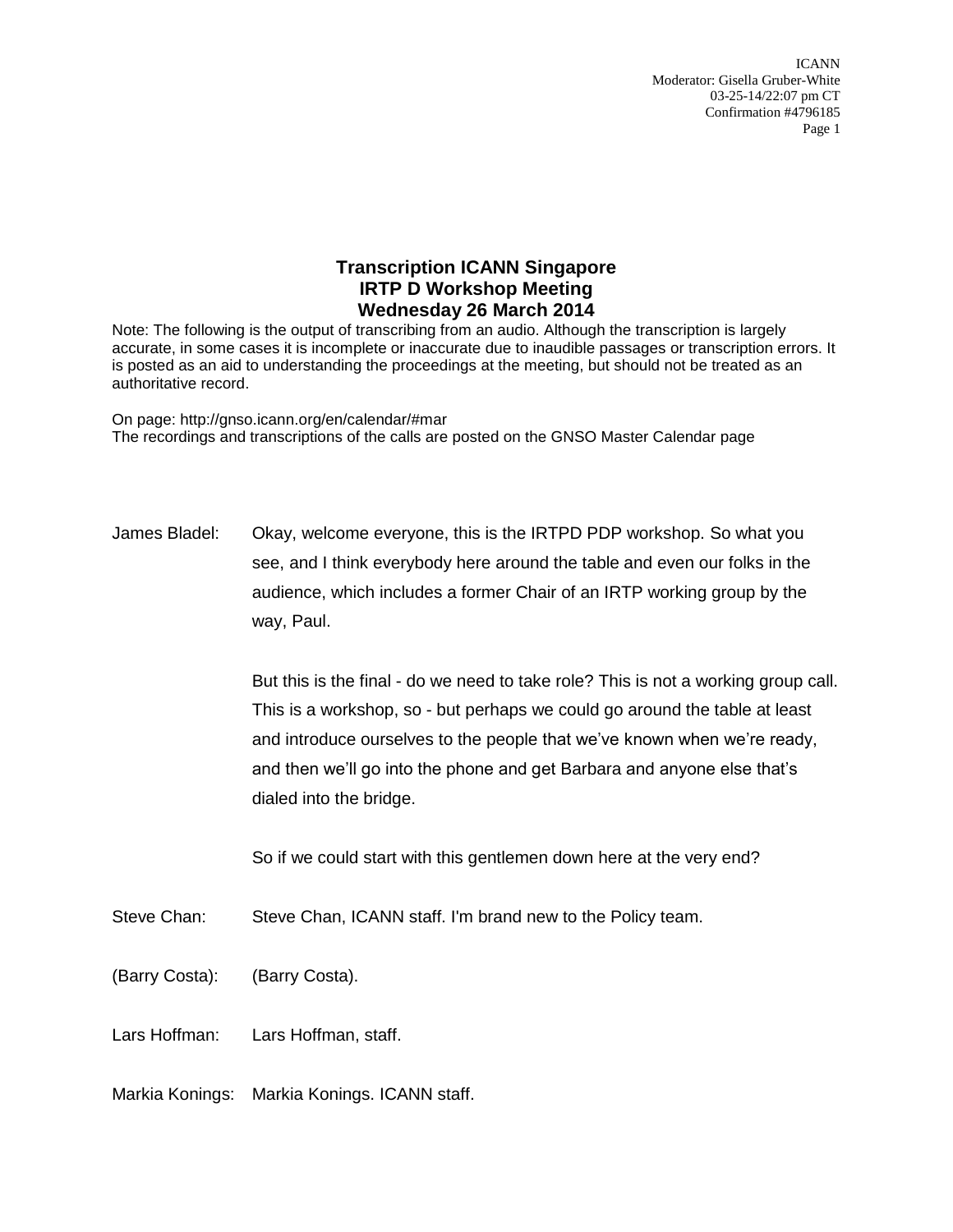Graeme Melton: Graeme Melton from Tucows.

- Mikey O'Connor: Gosh, the roll call moves fast. You got to be on your toes. This is Mikey O'Connor.
- James Bladel: James Bladel from GoDaddy, and Mikey forgot to say he's Co-Chair of the working group and I'm the other one.
- Holly Raiche: Holly Raiche. ALAC.
- Chris Chaplow: Chris Chaplow, Andalucia.com, Business Constituency.
- (Doug McClellan): (Doug McClellan), (unintelligible).
- Kristine Dorrain: Kristine Dorrain, National Arbitration Forum.
- Bob Mountain: Bob Mountain, (unintelligible).
- James Bladel: And can we get to the folks on the call too?
- Man: Turn it off.
- Barbara Knight: Barbara Knight, VeriSign and also representing the Registry Stakeholder Group.
- James Bladel: Okay, thank you, Barbara, and I'm glad you could join us.

Okay, so the purpose of this meeting, as we I believe indicated in the agenda, is that we wanted to present our initial report, including our preliminary recommendations, to the community for feedback. And, my concern is that everybody in the room already knows what those preliminary recommendations are, including the folks on the phone. So, this is really just for Paul's benefit.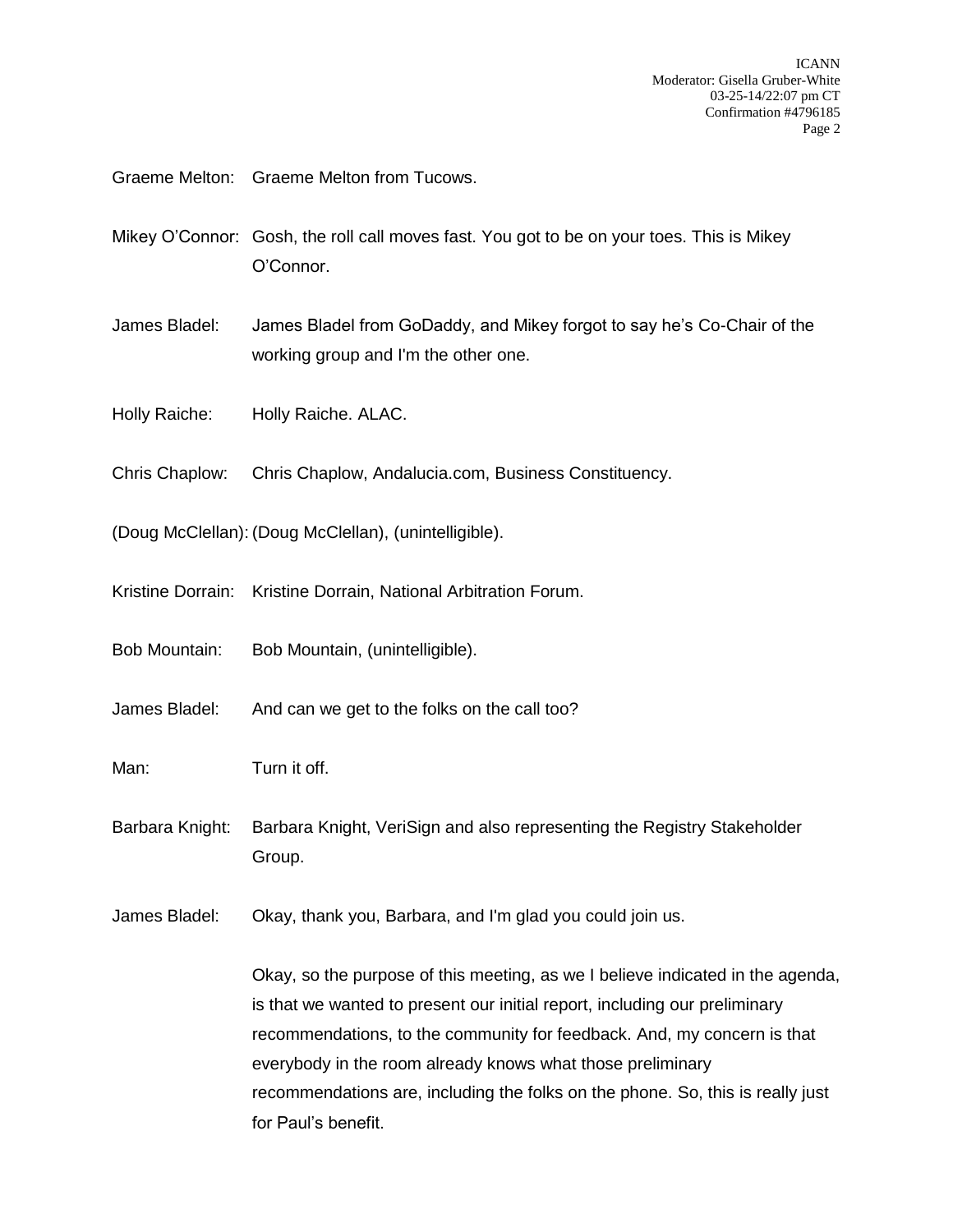Mikey O'Connor: And Paul is not really paying attention. He's just mooching our Wi-Fi, so maybe we could just end really early?

James Bladel: Well, I'm kind of looking to staff here for some guidance. We can go through these again, but I do want to emphasize the almost absurd level of redundancy that that would represent.

> Maybe we could open up an open floor to the working group members if they have had a chance to review or participate in some of the IRTP discussions that we've had over the weekend and earlier this week, if they have had any discussions of this interim report and what their constituencies and stakeholder groups - and if they have any feedback from those discussions? Maybe that's one way we could intelligently use our time?

Holly?

Holly Raiche: Holly Raiche, ALAC.

The feedback that I've had has been to really emphasize the fact that there has to be some comprehensible information on the ICANN site, and possibly on the registrar sites as well, or at least a link so that people who don't speak ICANN language can understand what their alternatives are if the name's been hijacked or however it's - they've lost it.

And, understand what ICANN Compliance can do or if there's some alternative they've got? Or if in fact there's something that we can't do and it's something that'll have to settle, say, whether in the business or between parties. You know, even that would be something.

That was the only feedback I had. Thanks.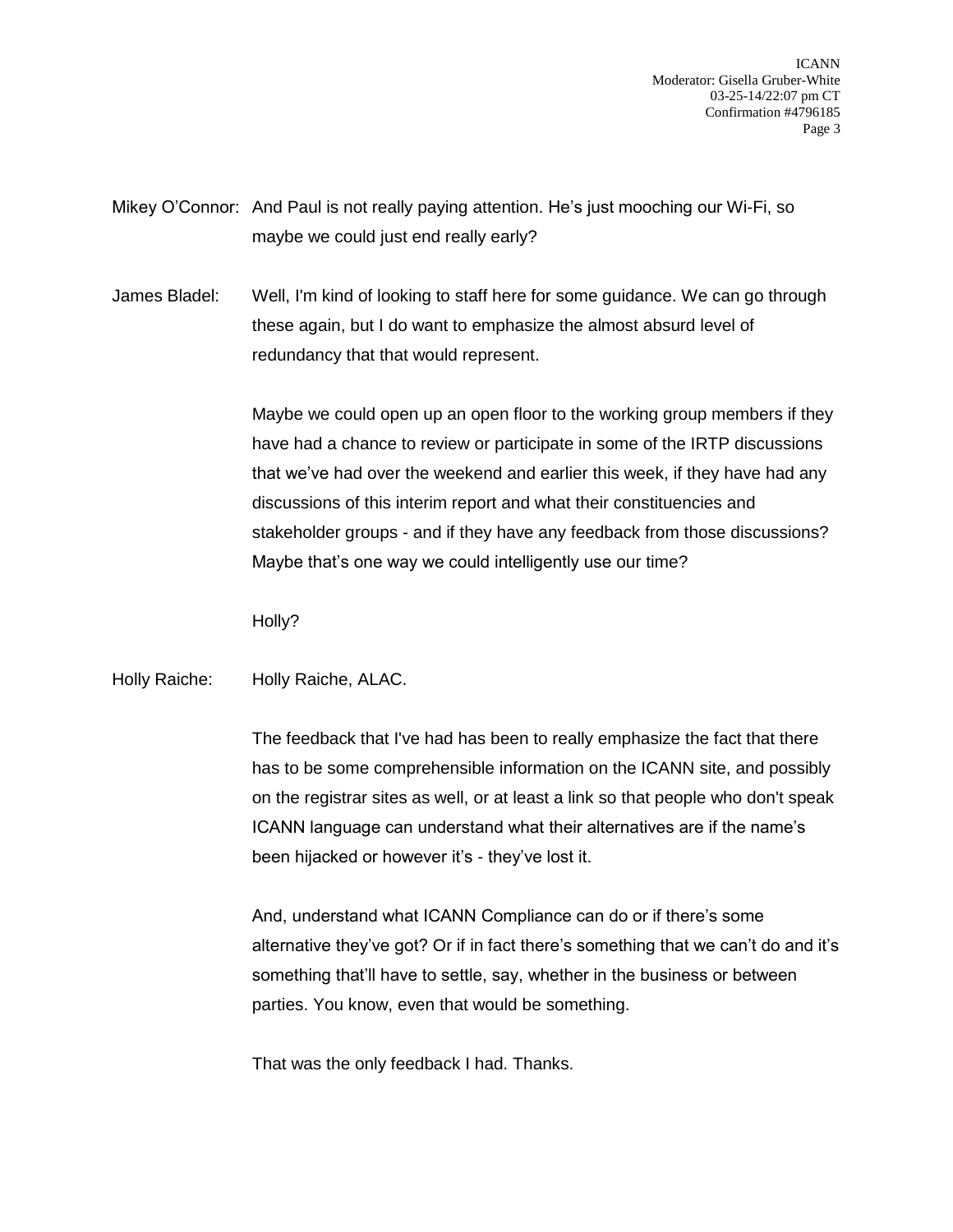Mikey O'Connor: This is Mikey. I had a conversation with Thomas Richter. Actually, Thomas was on the Counsel part of this, and he sent me a note that I will feed into - I fed it into the list that he said, in typical Thomas style, terse, I'd like 15 months better than 12 for the length of time that the - I forgot what the interval - we were - beyond the statute of limitations we're moving from 6 to 12. He's lobbying for 15.

> And since you share a nationality and a personality with Thomas, Volker, you might want to talk to him about that.

> Oh, (unintelligible) really cool. Echo from Graeme. (Unintelligible) nicely done.

- Volker Greimann: Did he give any Volker Greimann speaking. Did he give any reasons why these extra three months would make such a big difference that we should care?
- Mikey O'Connor: I asked him to document that, and I believe that he's coming back with it. But I think the fast answer that he came back with was the renewal cycle, and his eyes kind of bulged out when I said, "Well yes. But what about people who renew in a two or five year cycle?"

So I think we'll have a - if you run into Thomas in the hallway, it would be good to visit with him a bit about this. You know, I think this is evidence of why working groups are so cool. I mean, we've dug into this pretty deep and I was pretty able to very quickly come back with a little list of reasons why we came at it. But, (unintelligible).

I'm not close enough to the microphone, but now I am.

Sorry about that.

James Bladel: Chris?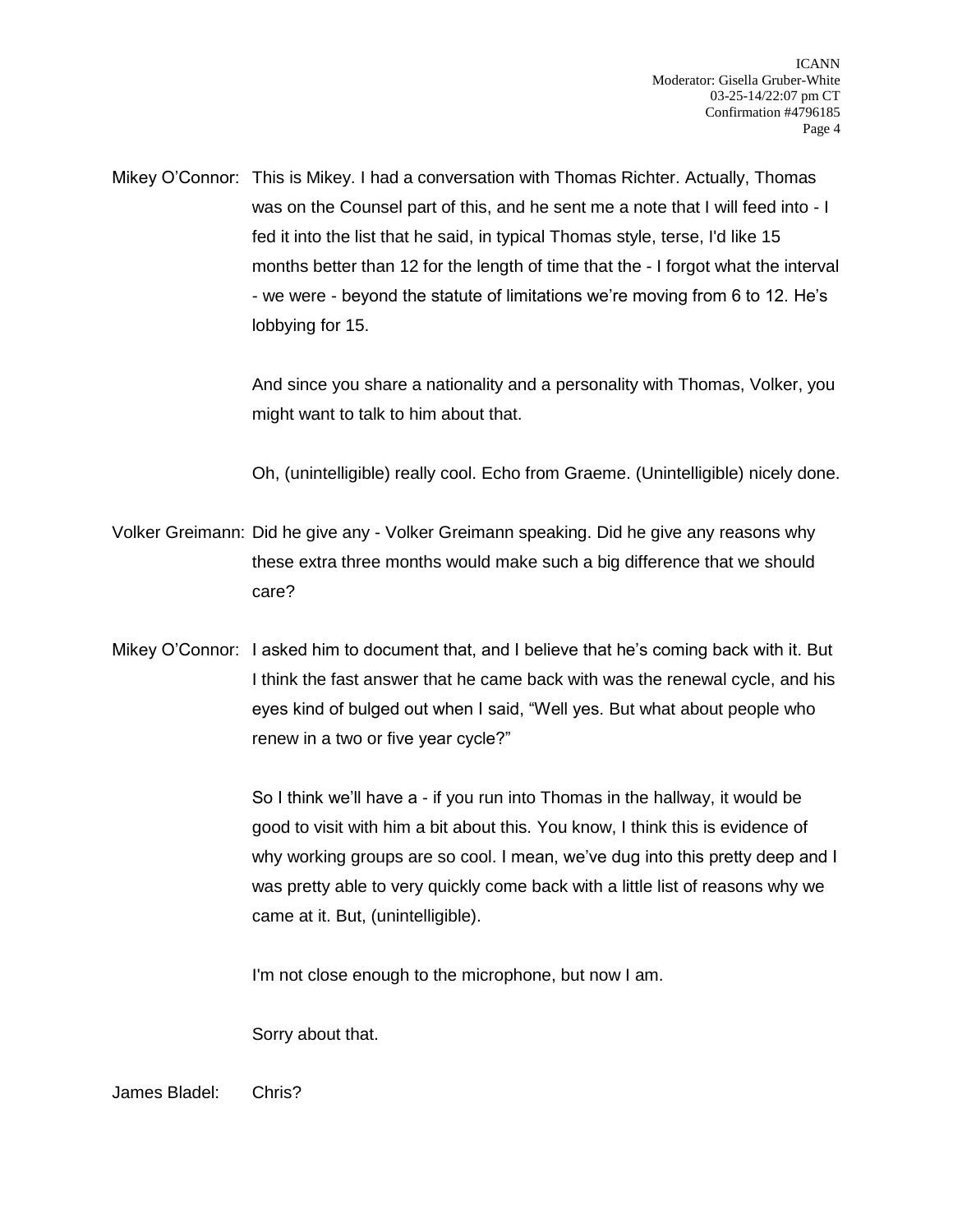Chris Chaplow: Thanks.

Yes, just from the business constituency perspective, Jeffrey Van Gelder is leaving the comment - for the public comment for the business constituency (unintelligible) - and the briefing meeting within. Unfortunately, he can't be here because of his Nom-Com commitment, so I can't give you any feedback on exactly - but it'll be likely supported. It's be in line with what the constituency comments were. And those were principles more than details and recommendations. We'll wait and see.

Okay, thanks.

James Bladel: Thanks, Chris.

Barbara?

Barbara Knight: (Unintelligible) for the transcript.

So my concern would be with extending it even to the 12 months is - you know, we've had some conversations about the fact that, you know, the potential multiple hopping. And to the extent that we can go to 12 months as opposed to 3 hops or multiple transfers after an alleged transfer violation of the policy, you'd now be looking at 6. If we extend it out even further to 15 months, then it just continues to

compound. So I'm not certain even that you know moving it from six to 12 really gains us a whole lot is my thought.

Mikey O'Connor: And this is Mikey.

Goodbye Paul, you weenie.

You know, I am thinking about this again, too. I'd sort of like to - because you know when we were talking about this before, what we were really doing is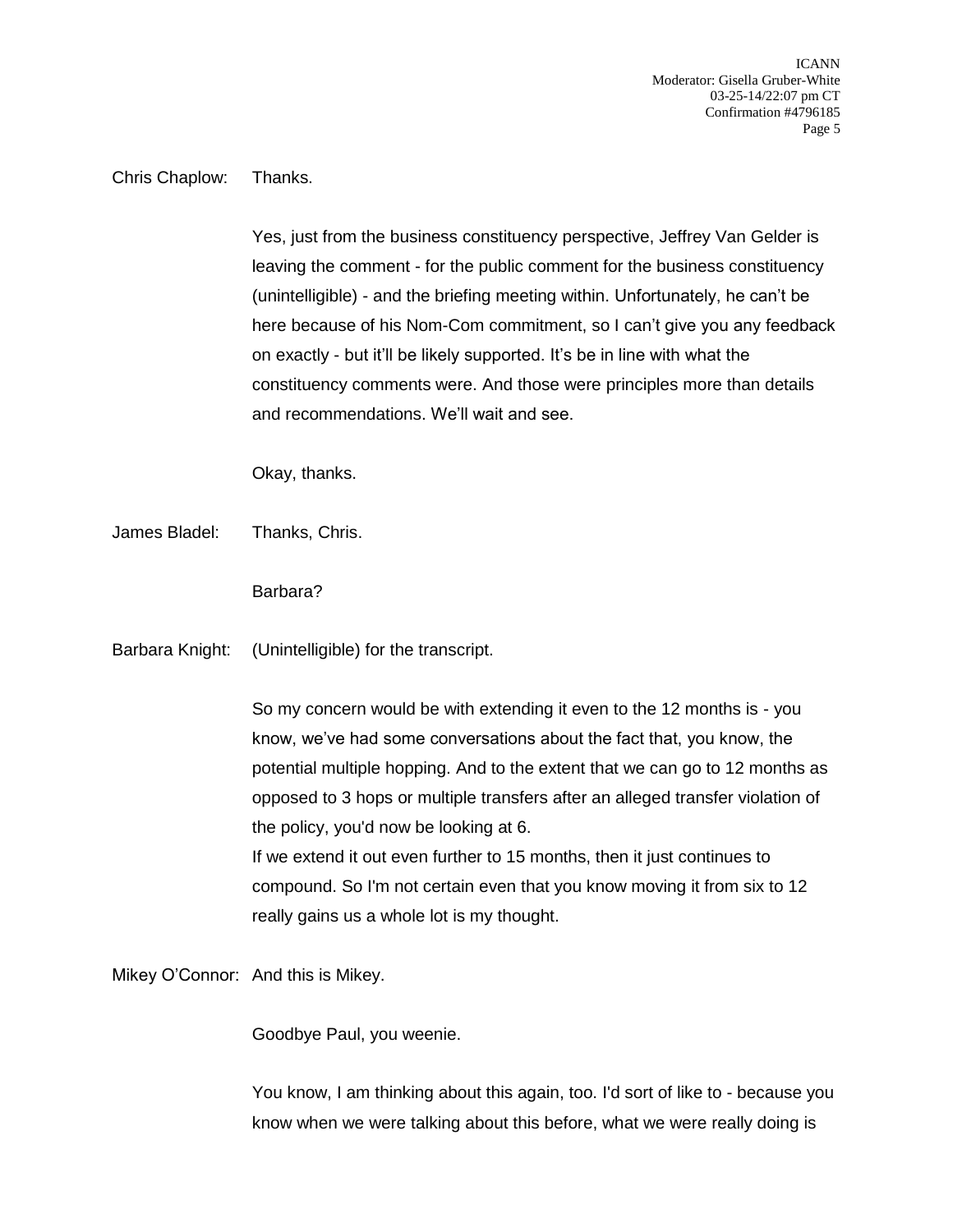we were overloading the TDRP a little bit with you know registrant transfer issues. And so this extending of the -- God, I'm sleepy -- the statute of limitations, there we go - the extension from 6 to 12 months isn't - it was aimed at helping registrants gain access to the process, when in fact we've further refined our ideas, and this really isn't a process for registrants much at all.

So you know, when we get back on - into this after the break and we've got public comments back, I'd be open to discuss that more, Barbara. I think I may be agreeing with you.

James Bladel: Okay, thanks for that.

I can report - and I know Graeme and Volker are here as well, and were at the Registrar Stakeholder Group meeting yesterday. I don't recall that there was any feedback of any sort on this particular issue of the extension of the special limitations or really any of the preliminary recommendations associated with our work.

I think that that's in some respects a vote of confidence on just how well coverage and all representative registrars perhaps are in this group.

So, there was nothing - I don't think any action items or anything to be taken into account; however, we should probably just be open for public comment.

And I guess my question then to staff is have we received any submissions to the comment, recognizing that it's only been open for a couple of days before folks started getting on airplanes?

Man: Nothing.

James Bladel: Okay.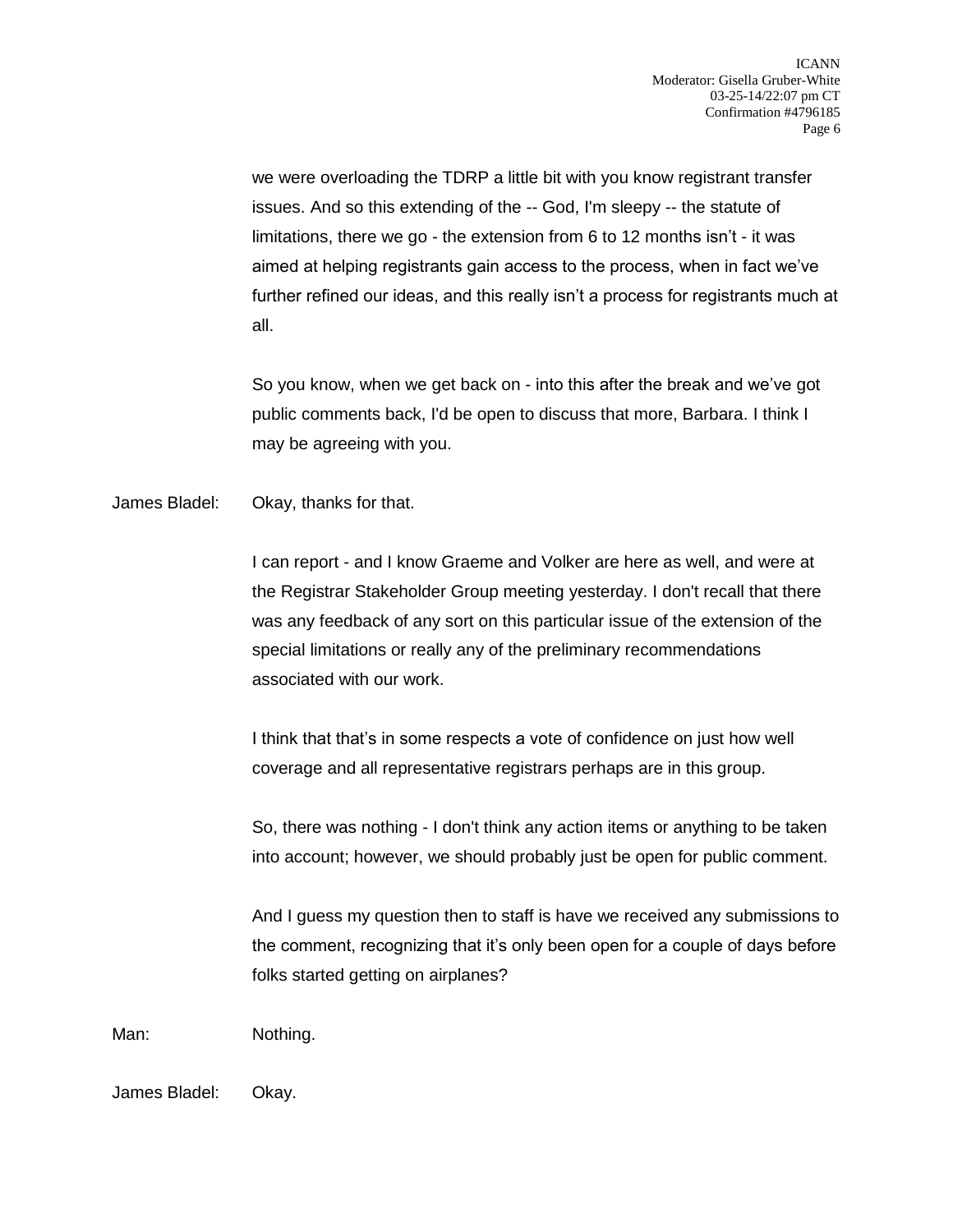Okay, thanks.

So we've reached the end of the queue. Everyone has weighed in. Our attendants - our one attendee left. We did gain another attendee.

- (Osvaldo): (Osvaldo).
- James Bladel: (Osvaldo) has joined us.

And Chris, go ahead.

- Chris Chaplow: Yes. Just propose that we adjourn the meeting because I would like to go to the contractual compliance meeting (unintelligible).
- James Bladel: That's an excellent point. There is a contractual compliance meeting conflicting with this, and I...
- Mikey O'Connor: As co-Chair co-second I'm making this up as I go. Staff is raising their hands over there. They're going to ruin this again.
- Man: They're going to roll right over it as well.

((Crosstalk))

Mikey O'Connor: Here comes Marika.

Markia Konings: This is Marika.

Well, I actually just wanted to point out that ironically, although I think everyone preferred this meeting time, the attendance was much better when we had the meeting at 7:30 am.

Mikey O'Connor: Marika, don't even go there. Don't go there.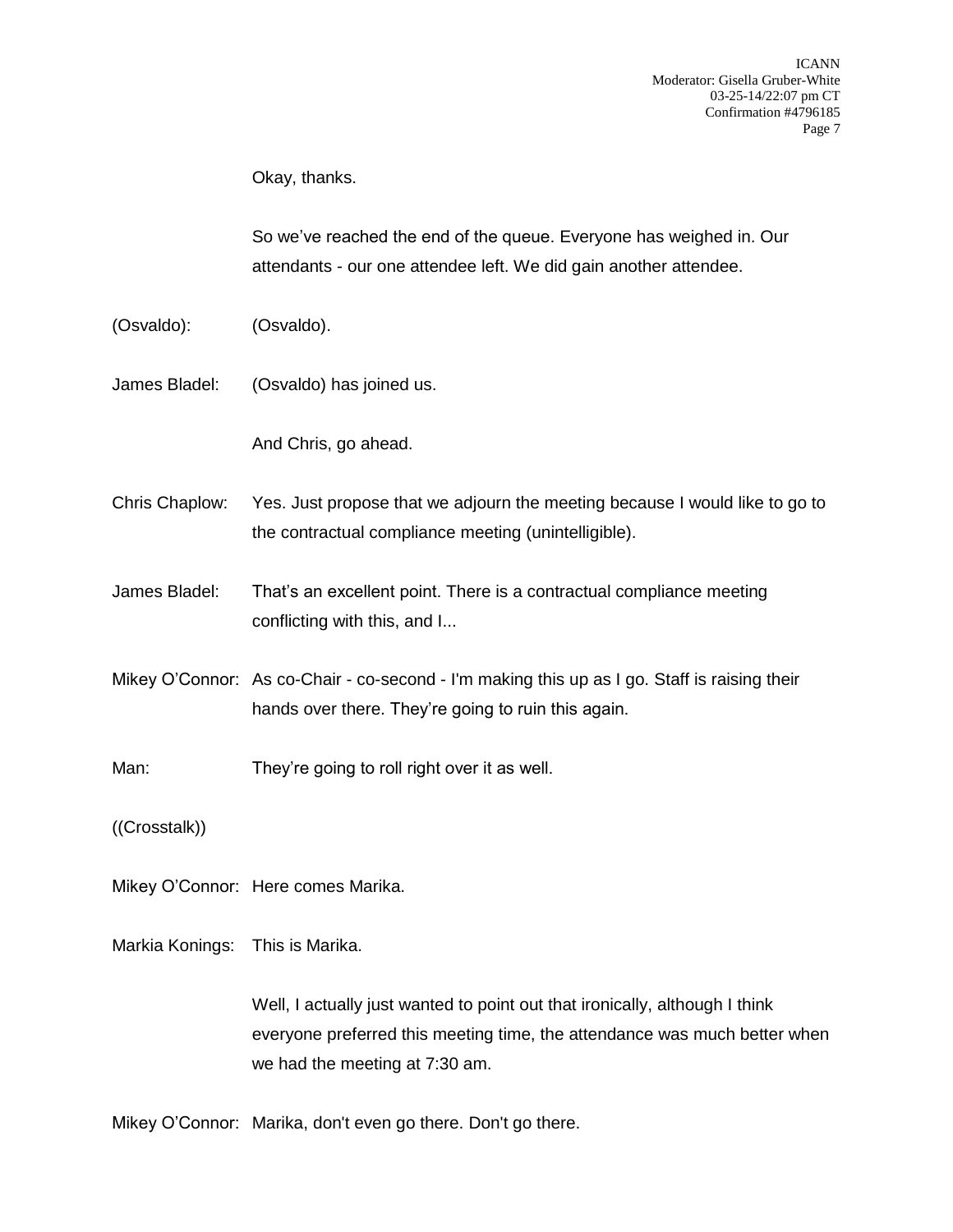- James Bladel: I tell you what, this is an important point, and we should not discount the significance of that, and we will bear that in mind for the workshop for IRTPE.
- Lars Hoffman: There were there was food and drinks too.
- James Bladel: That's true. There was coffee if I recall.
- Lars Hoffman: Yes.
- James Bladel: So, I think we attracted...
- Woman: Yes.
- James Bladel: Yes.

Mikey O'Connor: Oh, and the muffin things were good.

James Bladel: So with that, I think - you know, Chris makes an important point is that we don't want to sit here just because we had a meeting and we got the room. We want to make sure we doing some good.

> If we feel like that we have exhausted the good that can be done, there are certainly other important sessions occurring in other parts of the convention center that are worthy of our time and attention as well.

> And then, I know staff wants to go, you know, hang out in the staff room and drink Diet Cokes and gossip, so - all right, so with that we will adjourn this particular workshop. I thank everyone for coming. I thank everyone also - if we haven't had a chance to thank you for your diligence in coming to the weekly calls and putting together this report. I think that we are well on track for a final report.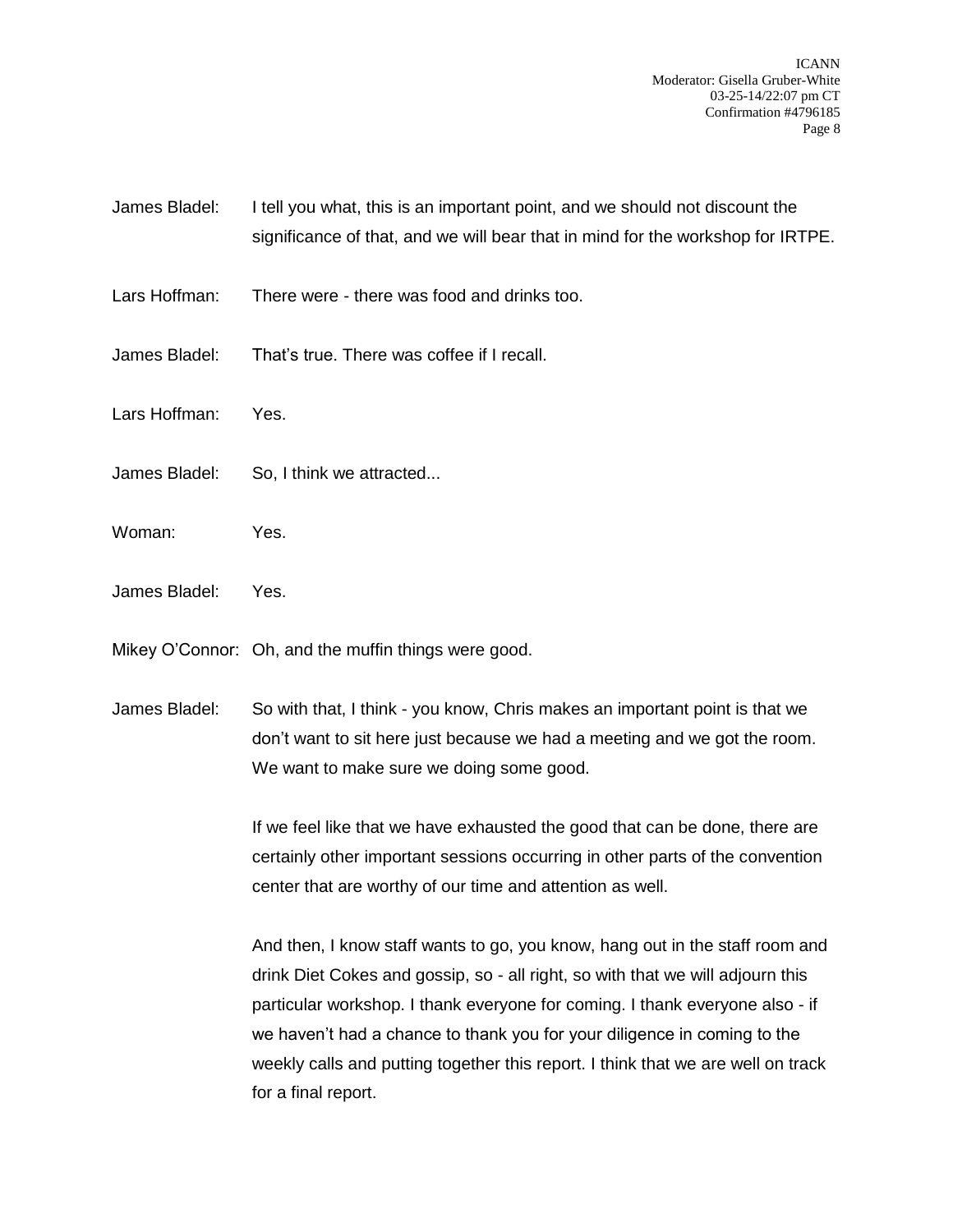You know, I think it's not unrealistic to think we might have something lined up by the London meeting, but we'll have to see what comes through.

So Lars?

Lars Hoffman: (Unintelligible) does it (unintelligible).

I presume we're resuming in - not next week, but the week after?

- James Bladel: I believe we have scheduled to resume at the usual time of April 8th, which would not be the Tuesday...
- Lars Hoffman: Monday.
- James Bladel: It would be two weeks. Correct.

Thank you.

And I'm sorry, what the - the public comment period is currently open and is open until which date, if you can get that really quickly here so that we can read that into the record, that our interim report - our initial report -- I keep saying that -- is still open for comment.

Mikey O'Connor: This is Mikey.

You know, we might want to think about talking about that cost structure stuff at the next meeting, because that's probably the most complicated thing we have yet to resolve.

Lars Hoffman: Agreed.

Mikey O'Connor: So...